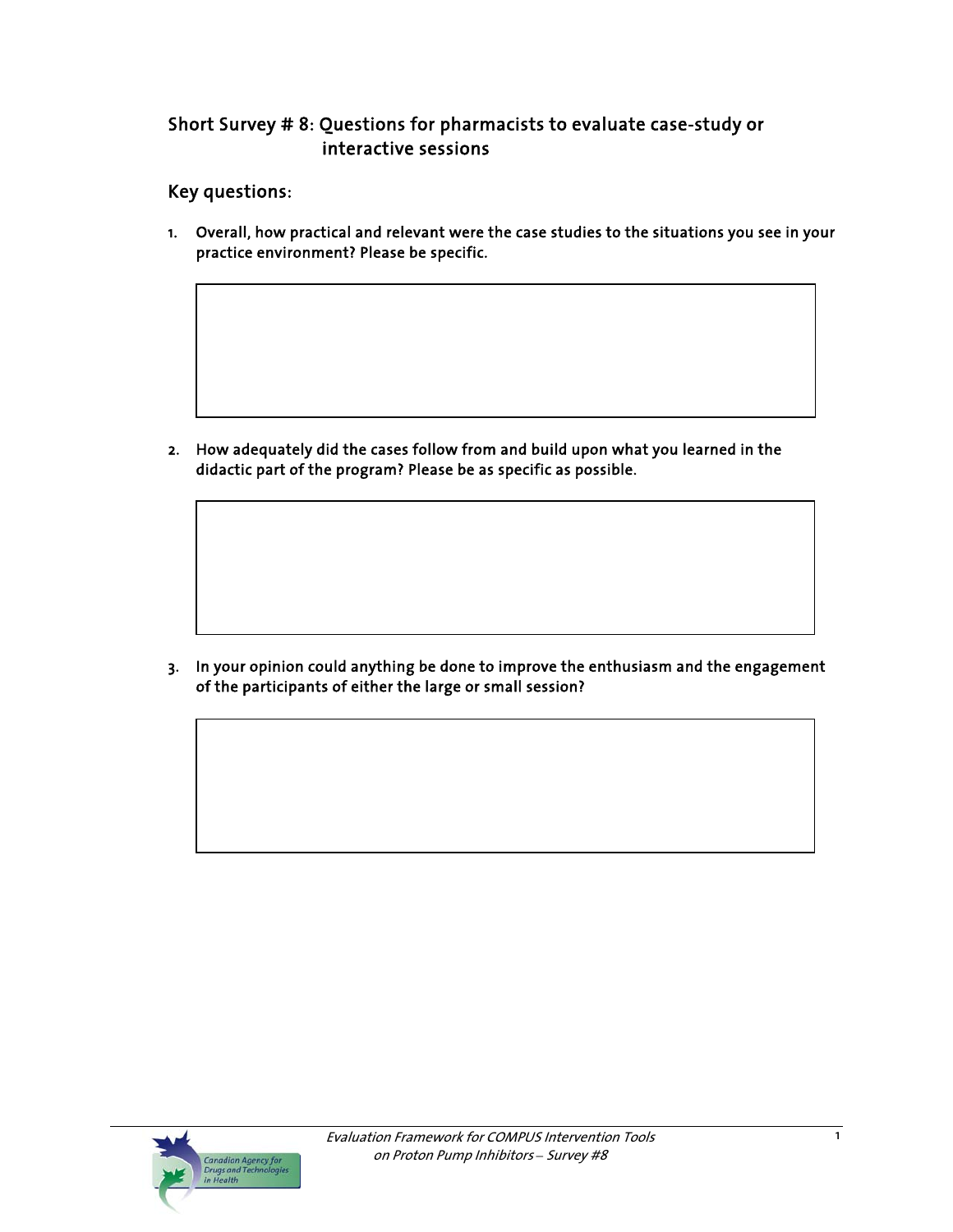# Long Survey # 8: Questions for pharmacists to evaluate case-study or interactive sessions

## 1. Which cases did you discuss? (Check all that apply.)

- Case #1: Mr. Evans
- Case #2: Susan George
- Case #3: Frank Kelly
- Case #4: Fran Brown

### 2. Overall, did you find any of these cases too academic?

#### Case #1: Mr. Evans

Yes

- Maybe a bit
- Not at all

### Case #2: Susan George

- Yes Maybe a bit
	- Not at all

#### Case #3: Frank Kelly

- Yes
- Maybe a bit
- Not at all

### Case #4: Fran Brown

- Yes Maybe a bit
- Not at all

## 3. Overall, how adequately did these cases reflect the situation you would typically see in the real world?

very adequately 1 2 3 4 5 very inadequately

4. In your opinion, what was the quality of the discussion in the small group session?

| very high quality |  |  |  |  |  | very low quality |  |
|-------------------|--|--|--|--|--|------------------|--|
|-------------------|--|--|--|--|--|------------------|--|

5. What could be done to improve the quality of the discussion in the small group session?



2